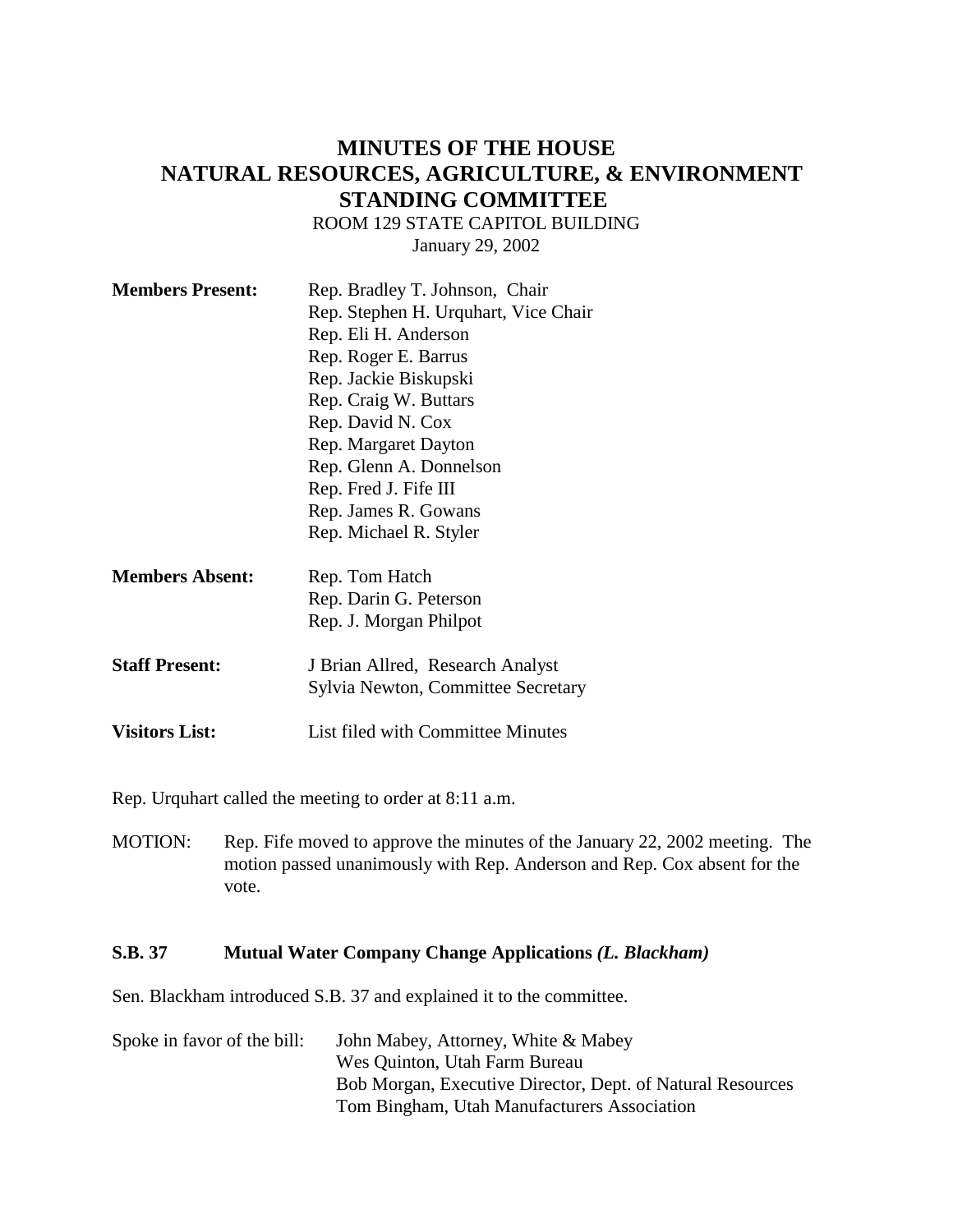Natural Resources, Agriculture & Environment January 29, 2002 Page 2

MOTION: Rep. Styler moved to pass the bill out favorably. The motion passed unanimously with Rep. Anderson and Rep. Cox absent for the vote.

#### **S.B. 88 Environmental Self-evaluation Act Amendments** *(B. Wright)*

Sen. Wright introduced S.B. 88 and explained it to the committee.

Spoke in favor of the bill: Tom Bingham, Utah Manufacturers Association

MOTION: Rep. Gowans moved to pass the bill out favorably. The motion passed unanimously with Rep. Anderson absent for the vote.

## **S.B. 89 Safe Drinking Water Act - Administrative Procedure Amendments** *(B. Wright)*

Sen. Wright introduced S.B. 89 and explained it to the committee.

Spoke in favor of the bill: Tom Bingham, Utah Manufacturers Association

MOTION: Rep. Dayton moved to pass the bill out favorably. The motion passed unanimously with Rep. Anderson absent for the vote.

#### **S.B. 90 Drinking Water Board Loan and Grant Amendments** *(B. Wright)*

Sen. Wright introduced S.B. 90 and explained it to the committee.

- MOTION: Rep. Dayton moved to pass the bill out favorably. The motion passed unanimously with Rep. Anderson absent for the vote.
- MOTION: Rep. Fife moved to place S.B. 88, S.B. 89, and S.B. 90 on the Consent Calendar. The motion passed unanimously with Rep. Anderson absent for the vote.

### **H.B. 132 Sale of State Lands At Developmental Center** *(M. Dayton)*

MOTION: Rep. Dayton moved to adopt in title and body  $1<sup>st</sup>$  Substitute H.B. 132. The motion passed unanimously with Rep. Anderson absent for the vote.